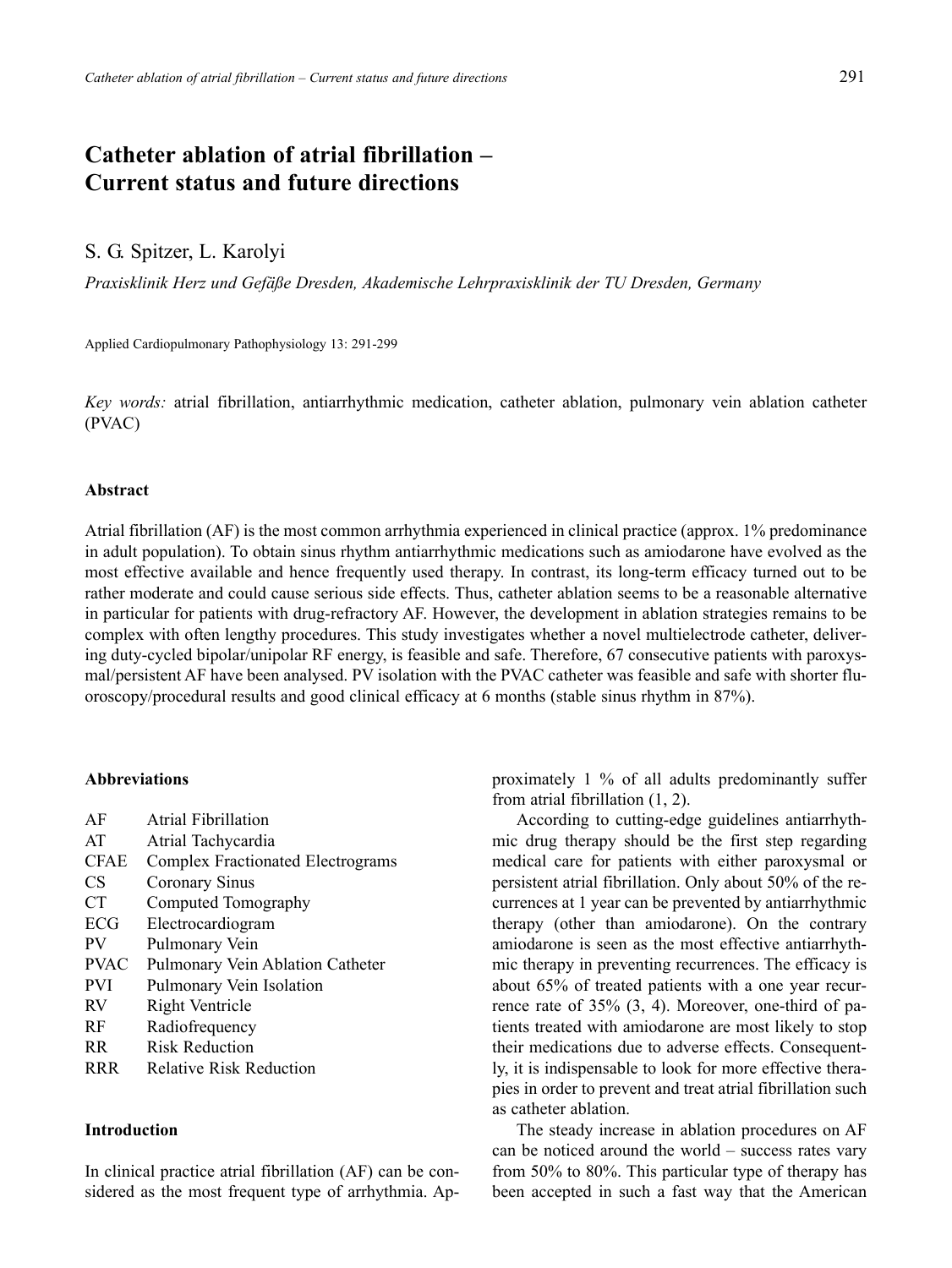Heart Association / American College of Cardiology / European Society of Cardiology (AHA / ACC / ESC) has come up with guidelines on atrial fibrillation ablation considering it *as a second-line therapy in patients with AF who have failed or are intolerant to antiarrhythmic therapy.* 

# **Randomized trials comparing radiofrequency ablation with antiarrhythmic medications in patients with atrial fibrillation**

Until now there are six randomized and controlled studies (5-10) comparing radiofrequency ablation with antiarrhythmic medications in patients with atrial fibrillation. There was only one trial randomizing patients as first-line therapy. Patients verifying with either paroxysmal or persistent atrial fibrillation were involved in five of the studies (5, 7-10). Oral et al. enrolled patients with persistent AF (>6 months of AF) who showed recurrent AF within a week of a successful cardioversion or even had failed cardioversion. Patient that were included in two of the studies had been tested on two common antiarrhythmic medications (e. g. amiodarone). Three trials referred to the predominance of structural heart disease. According to these studies around two-third of patients suffered from structural heart disease, in particular hypertensive heart disease.

#### **Ablation technique**

In combination with linear ablation and ablation of complex fractionated electrograms (CFAE) in the left and right atria five of the six trials used a hybrid radiofrequency ablation approach. For each case pulmonary vein isolation (PVI) was included. The majority of these trials were carried out at high-volume centers, with expert operators performing the ablation (6- 10). RF energy was used as the energy source within all the studies. All studies made use of nonfluoroscopic mapping guidance (e. g. CARTOTM, Biosense-Webster, CA, USA). To determine successful ablation all studies were working with electrophysiological endpoints (demonstration of PVI). Further endpoints such as the completion of lesion set and presence of bidirectional block across the mitral isthmus or roof-lines were used by trials that worked with linear lesions (6- 8, 10). A second ablation procedure during the blanking period was possible within four studies, varying

from 2 to 3 months. Remarkable intersection from the antiarrhythmic drugs (AAD) group to the RF ablation arm could be found amongst three of the studies (6, 9,10). The reason why almost every trial used AAD between the first 2 or 3 months of post-radiofrequency ablation can be put down to the fact that this regimen would prevent episodes of AF. Therefore the left atrium was able to remodel in the mean time. Within this 3-month period the studies did not take recurrences at an early stage into account. The antiarrhytmic medication group had a combination of drugs such as sotalol, amiodarone, and class I agents to the patients who were taking part in this group.

## **Outcomes**

In most cases, atrial fibrillation was observed with the help of ambulatory electrocardiogram (ECG) event monitors and transtelephonic monitors. The monitoring process of patients was performed at fixed intervals, and symptomatic episodes were documented where applicable. Success was seen in the maintenance of sinus rhythm with or without antiarrhythmic medications (RF ablation arm) after one year. The primary outcome among all studies was atrial fibrillation recurrences at one year. AF episodes between 30 seconds and 3 minutes were temporary and therefore not seen as recurrences (6-10). In comparison with the control group (antiarrhythmic medications) the treatment group (catheter-based ablation of AF) demonstrated a significantly lower rate of recurrent AF at one year according to a pooled analysis (see Figure 1) (11).

Within the medically treated group pooled risk of recurrent AF at one year was 73% and 24% in the RF group. The P value  $\leq 0.001$  indicates that overall test results were highly significant.

# **New technologies – Pulmonary vein isolation by duty-cycled bipolar and unipolar radiofrequency energy with a multielectrode ablation catheter**

Progress in the development of new ablation catheters has been made slightly. Catheter ablation in the traditional way is operated in a single-tip, point-by-point ablation process. Therefore highly qualified operator skills are necessary to get along with this technique and long lasting procedures that often take up to 4 hours. Furthermore, it is difficult to design contiguous transmural lesions with a single-point catheter. This is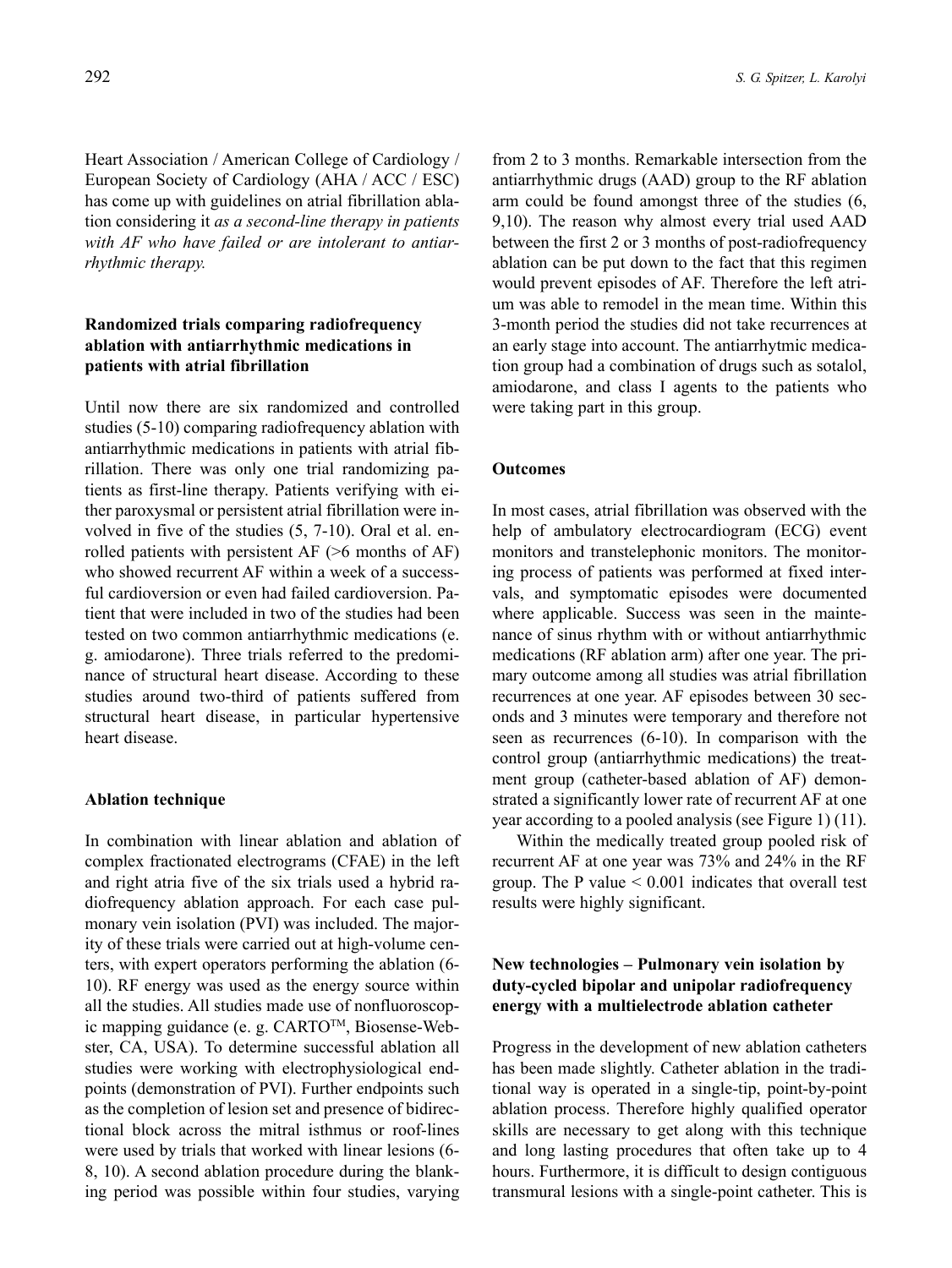| Study name         | <b>Statistics for each study</b> |                |                       | <b>Risk ratio and 95% CI</b> |         |                                                |
|--------------------|----------------------------------|----------------|-----------------------|------------------------------|---------|------------------------------------------------|
|                    | <b>Risk</b><br>ratio             | Lower<br>limit | <b>Upper</b><br>limit | Z-Value                      | p-Value |                                                |
| <b>Thai Study</b>  | 0.333                            | 0.112          | 0.995                 | $-1.970$                     | 0.049   |                                                |
| Natale et al.      | 0.204                            | 0.078          | 0.531                 | $-3.259$                     | 0.001   |                                                |
| <b>APAF Study</b>  | 0.187                            | 0.113          | 0.307                 | $-6.606$                     | 0.000   |                                                |
| <b>CACAF Study</b> | 0.483                            | 0.366          | 0.638                 | $-5.142$                     | 0.000   |                                                |
| Morady et al.      | 0.618                            | 0.387          | 0.987                 | $-2.016$                     | 0.044   |                                                |
|                    | 0.348                            | 0.212          | 0.572                 | $-4.173$                     | 0.000   |                                                |
|                    |                                  |                |                       |                              |         | 0.2<br>5<br>0.1<br>0.5<br>10<br>$\mathfrak{D}$ |
|                    |                                  |                |                       |                              |         | Favours Ablation<br>Favours Medical Therapy    |

*Figure 1. Forest plot from meta-analysis of randomized trials comparing catheter ablation with antiarrhythmic medications in patients with AF. Final analysis including data from five published trials. RF = radiofrequency; AF = atrial fibrillation;RR = relative risk.*

one reason for the necessity of specialized RF ablation catheters specifically designed for AF ablation.

# **Methods**

### *Patients and procedure*

Our study consisted of 67 consecutive patients with paroxysmal or persistent AF seen between October 2008 and August 2009. All patients had documented symptomatic AF refractory to one or more antiarrhythmic drugs within the past 6 months. Preprocedural screening consisted of transthoracic echocardiography and cardiac CT to exclude contraindications for ablation and definition of the PV anatomy. 3 patients had coronary heart disease, left atrial appendage thrombus, atrial enlargement greater than 53 mm, or mitral insufficiency higher than grade 2. The international normalized ratio of patients was  $\leq 1.5$  on the day of the procedure. Mapping with the pulmonary vein ablation catheter (PVAC; Ablation Frontiers, Inc., Carlsbad, CA, USA) was performed with an electrophysiologic recording system (Sensis XP, Siemens Healthcare, Erlangen, Germany and Labsystem, C.R. Bard, inc, Lowell, MA, USA) using filter settings of 30 to 500 kHz. No additional nonfluoroscopic guiding or steering systems were used. A 6Fr sheath was introduced through the right femoral vein under local anesthesia. A quadripolar catheter was introduced in the right ventricle (RV) for pacing purposes. Another 6Fr sheath was introduced through the left cubital vein under local anesthesia. A decapolar catheter was introduced in the coronary sinus (CS). A standard transseptal puncture was performed using a needle with a 12Fr nonsteerable sheath (Ablation Frontiers, Inc., Carlsbad, CA, USA). This sheath has a 9.5Fr or larger inner lumen diameter to accommodate the PVAC. A single heparin bolus of 5,000 international units was administered with additonal heparin bolus according to ACT. Postprocedural management included 6 hours of bedrest with a compression bandage and a hospitalization until next morning. Antiarrhythmic drugs were continued for the first 3 months, with all patients taking oral anticoagulants. After 3 months, anticoagulation was continued as guided by the CHADS2 score.

## *Catheter*

The PVAC is a 9Fr, over-the-wire, circular, decapolar mapping and ablation catheter with a 25-mm-diameter array at the distal tip (Figure 2). The two control knobs of the handle make it possible that the bidirectional deflection of the shaft as well as the extension of the distal tip are able to form a spiral configuration (see Figure 3). Five bipolar recordings performed mapping through adjacent electrode pairs. By engaging the array against anatomic structures and rotating the catheter shaft the electrode array's diameter can be altered effectively. With the help of a 0.032-inch guidewire catheter placement and stability around the PVs is guaranteed. Meanwhile the guidewire is carefully selected and placed into position of different side-branches to modify the tissue. Thus, the electrode interfaces around the PV circumference.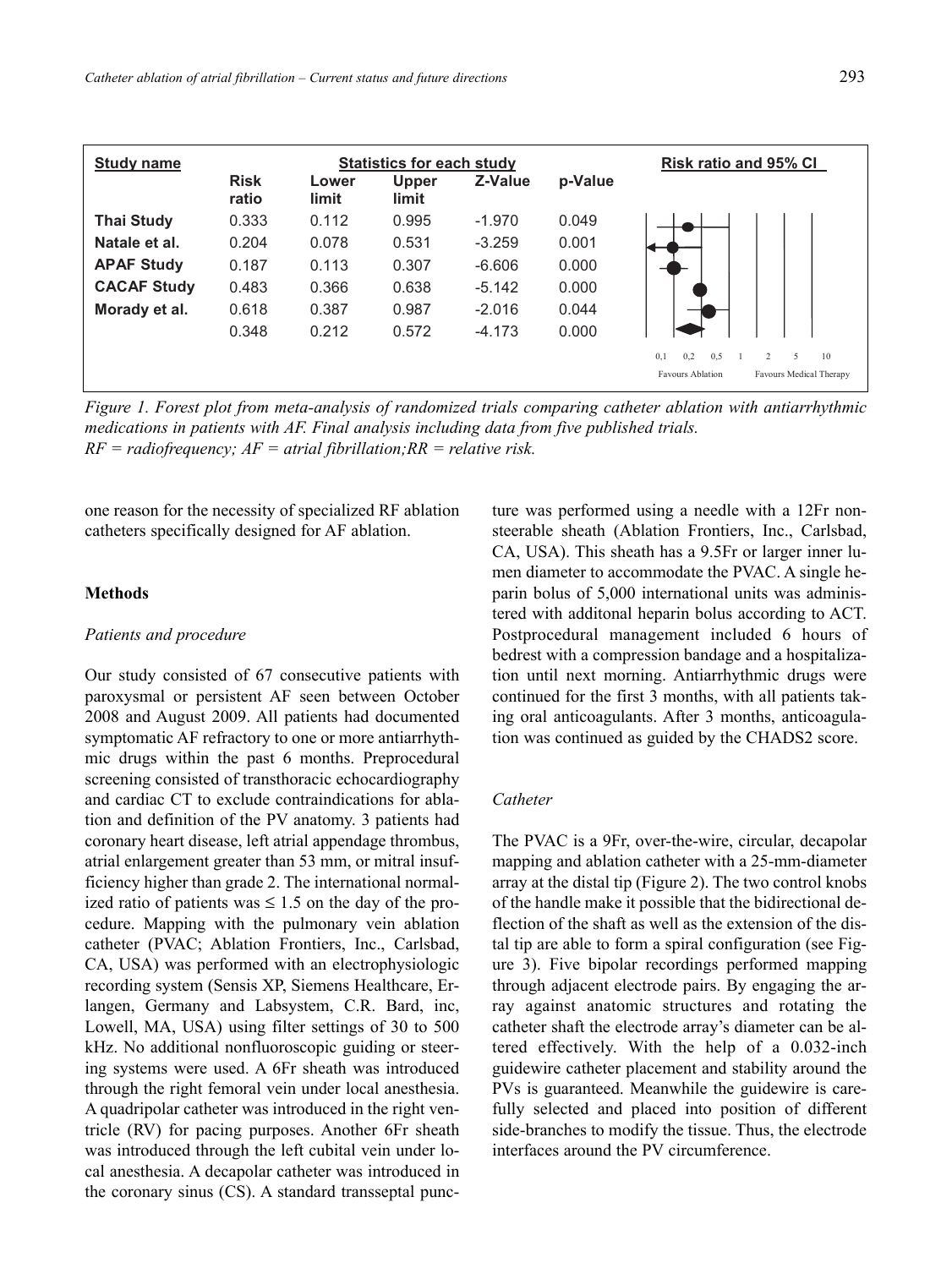$\overline{B}$ PVAC **Ablation Time: 24 sec**  $4.1$ Pair 1  $Pair 2$ Pair 3 Pair 4 Pair 5

*Figure 2. A: Pulmonary vein ablation catheter (PVAC) loaded with a 0.032-inch guidewire and dualcontrol knobs on catheter handle. B: Distal array portion of the PVAC showing ten 3-mm electrodes with 3 mm spacing. C: Example of generator display during ablation with PVAC, with temperature and power for each electrode and number of seconds each electrode was within target temperature during the ablation.*



*Figure 3. Fluoroscopic view of the pulmonary vein ablation catheter (PVAC) with electrode array extended in the left inferior pulmonary vein.* 

#### *Generator*

By the use of the GENius multichannel (Ablation Frontiers, Inc.) it is possible to deliver up to 12 electrodes independently with energy. In addition to that the energy can be transferred either unipolar or bipolar with a fixed duty-cycle.

A specific software algorithm controls the temperature of energy delivery throughout individual electrodes during RF application. This software algorithm modulates power in order to reach the user-defined target temperature, avoids overshoot and at the same time it limits power to a maximum of 8 W per electrode when using the PVAC in power settings like 4:1 or 10 W. The 4:1 ratio of bipolar/unipolar energy is the most common used power setting for PVAC in the PV antrum to accomplish transmurality in the PV antrum and lower damage beyond the atrial wall.

#### *Ablation protocol*

A 0.032-inch guidewire inside the PV was used to position the PVAC in the left atrium. Furthermore, the PVAC was advanced until it was wedged within the antrum proximal to the ostium. The ideal position was found on the basis of electrograms and was seeking to discover and ablate local potentials on every electrode that could be found for each application. Changes of the PVAC's position have been made in order to reach a optimal tissue apposition. These changes were possible due to rotation of the array, manipulation of the steerable sheath, furthermore due to changes of the PVAC shaft, counterclockwise opening or clockwise closing of the PVAC electrode array or extention of the spiral array tip into the PV. The delivery of energy was guaranteed throughout selected electrode pairs with local potentials and adjacent electrode pairs. Thus, bipolar energy was able to currently flow to the target electrode from both sides. In general, every application took around 60 seconds. Therefore, the target temperature of 60 °C was reached while using the generator which in turn was set up to adjust power for every single electrode in the selected pairs. The approach was done for all PVs over and over again, until all local potentials were abolished.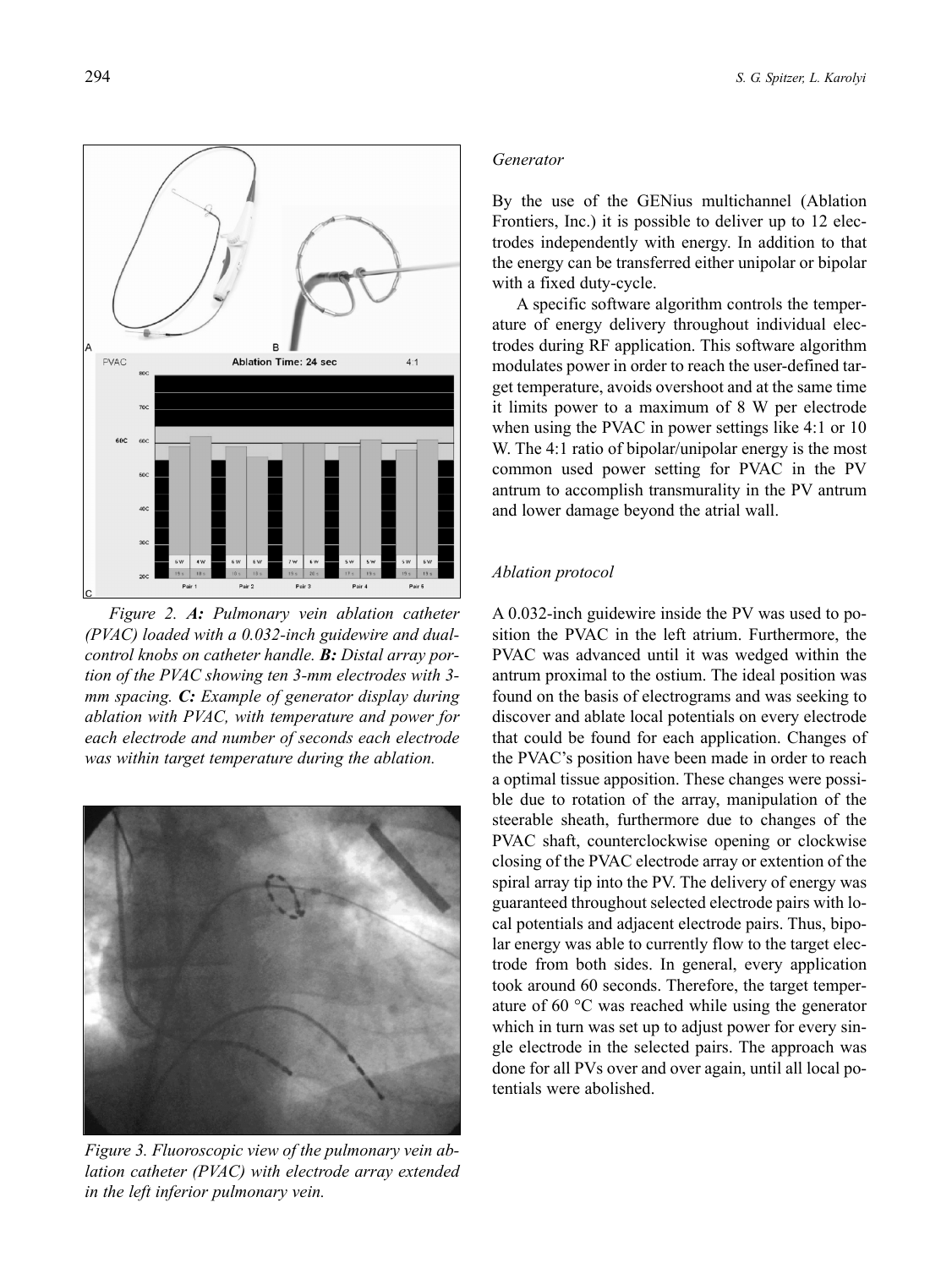#### *Follow-up*

Check-ups with patients took part in our outpatient clinic at 3 and 6 months after the procedure. After following a blanking period of 3 months antiarrhythmic medications (drugs) were discontinued. In case of palpitations or any other symptoms that may have occurred after 3 months, patients were asked to consult a physician or to visit the hospital for ECG, Holter or event monitoring. Six months after the procedure patients undertook a four-day Holter monitoring off antiarrhythmic drugs. A definition of "being free from AF" was seen in the non-appearance of AF/flutter for at least 30 seconds. In addition to that, possible adverse events such as cerebrovascular accident, tamponade, hematoma, phrenic nerve lesions, or gastrointestinal and pulmonary events were documented.

#### **Results**

The characteristics of the patient group are given in Table 1. Among the 67 patients undergoing the ablation procedure, 23 were female. Mean patient age was  $58 \pm 10$  years (range 34–75 years). Slight left atrial enlargement (45–53 mm) was seen in 21% of patients, and mild mitral insufficiency was seen in 34% of patients. The number of antiarrhythmic drugs used prior to ablation was  $1 \pm 1$ ; only six patients were taking amiodarone at inclusion into the study. In this patient population, 15% had a history of DC cardioversion for AF. On CT, all patients had normal PV anatomy, except for 12 patients with a common left PV and for one patient with a right common PV. Mean dimensions of the separate PVs ranged from 16 to 17 mm, for the left common antra was 25 mm and the right common PV was 23 mm (Table 2).

#### *Table 2: Characteristics of pulmonary vein anatomy and ablation*

#### *Table 1: Patient characteristics*

| No. of patients                   | 67                    |
|-----------------------------------|-----------------------|
| Age (years)                       | $58 \pm 10 (34 - 75)$ |
| Male/female                       | 44/23                 |
| Left atrium, mild enlargement     | 21%                   |
| Mitral insufficiency grade 1-2    | 34%                   |
| Chemical/electrical cardioversion | 15%                   |
| Antiarrhythmic drugs              | $1 \pm 1$             |
| Amiodarone                        | 6                     |

Figure 4 shows examples of the PVAC potentials before (panel A) and after ablation inside the left inferior PV antrum (panels B). During RF application, ablation channels cannot be visualized because the dutycycled RF energy creates noise that cannot be filtered. All the local potentials inside the antrum proximal to the ostium of all PVs were ablated according to protocol. Isolation was verified by positioning the PVAC distal to the lesion and inside the ostium to demonstrate absence of PV potentials.

# *Procedural results*

In 67 patients, 255 PVs, including 12 left common PV and 1 right common PV, were targeted for ablation. The results of single procedure treatment are summarized in Table 3. The number of applications per vein was  $6 \pm 3$  for the left superior PV,  $4 \pm 2$  for the left inferior PV,  $4 \pm 2$  for the right superior PV, and  $4 \pm 2$  for the right inferior PV. Usually, when applications were first performed inside an upper antrum, the lower needed fewer applications and vice versa due to the electrode array overlapping previously applied lesions.

|                   | N        | Size (mm)  | <b>RF</b> applications | Range        |
|-------------------|----------|------------|------------------------|--------------|
| Procedures        | 67       | $---$      | $19 \pm 5$             | $10 - 33$    |
| Left superior PV  | 55       | $17 \pm 3$ | $6 \pm 3$              | $1 - 13$     |
| Left inferior PV  | 55       | $16 \pm 3$ | $4 \pm 2$              | $1 - 10$     |
| Left common PV    | 12(18%)  | $25 \pm 2$ | $12 \pm 4$             | $6 - 20$     |
| Right superior PV | 66       | $17 \pm 3$ | $4 \pm 2$              | $2 - 12$     |
| Right inferior PV | 66       | $16 \pm 3$ | $4 \pm 2$              | $1 - 9$      |
| Right common PV   | $1(1\%)$ | 23         | 7                      | $\mathbf{r}$ |

 $PV =$  pulmonary vein;  $RF =$  radiofrequency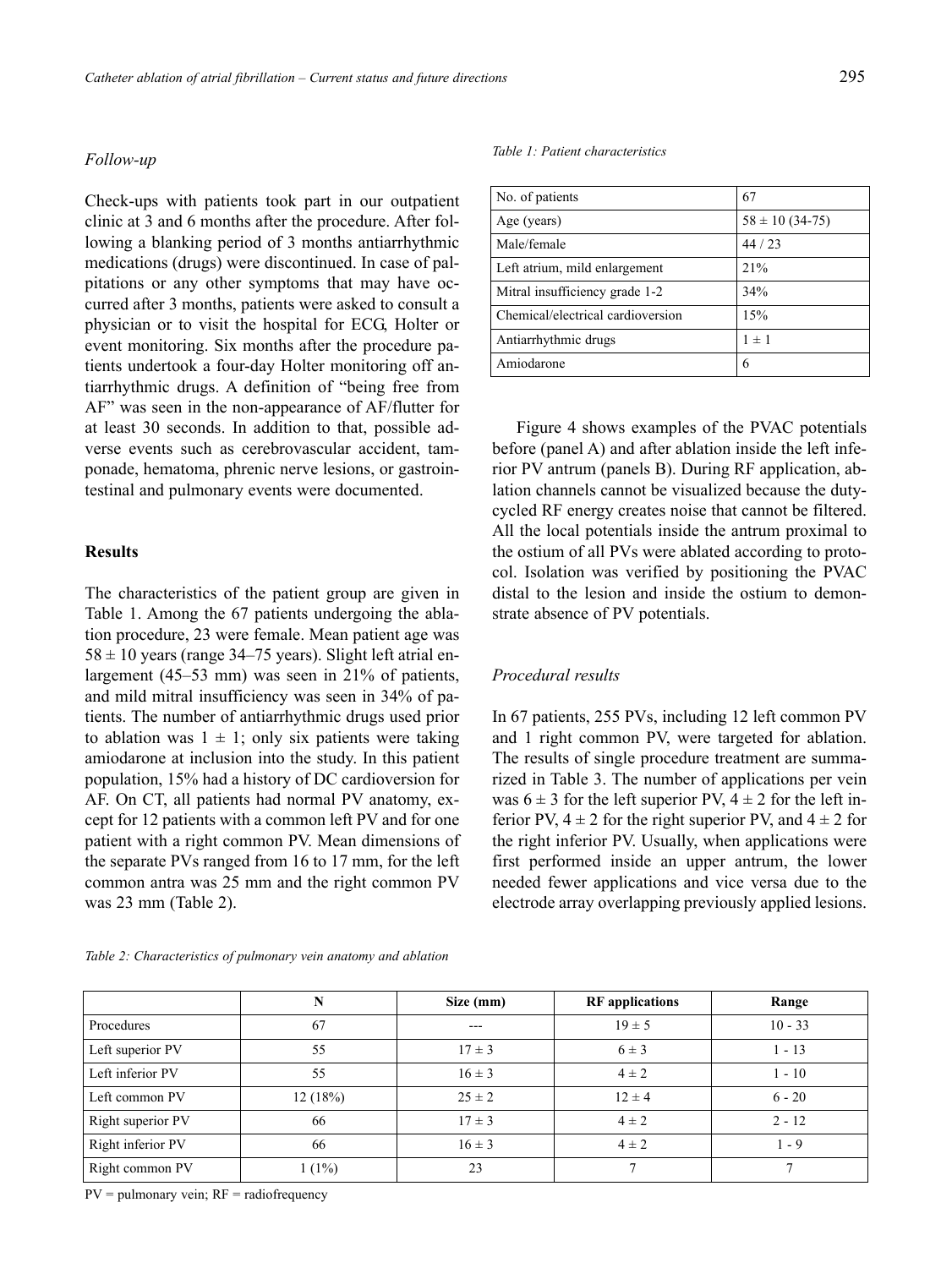

*Figure 4. Pulmonary vein ablation catheter (PVAC) electrograms from left inferior pulmonary vein before ablation (A) and left inferior pulmonary vein after ablation with PVAC (B) confirming isolation during PVAC pacing (C).*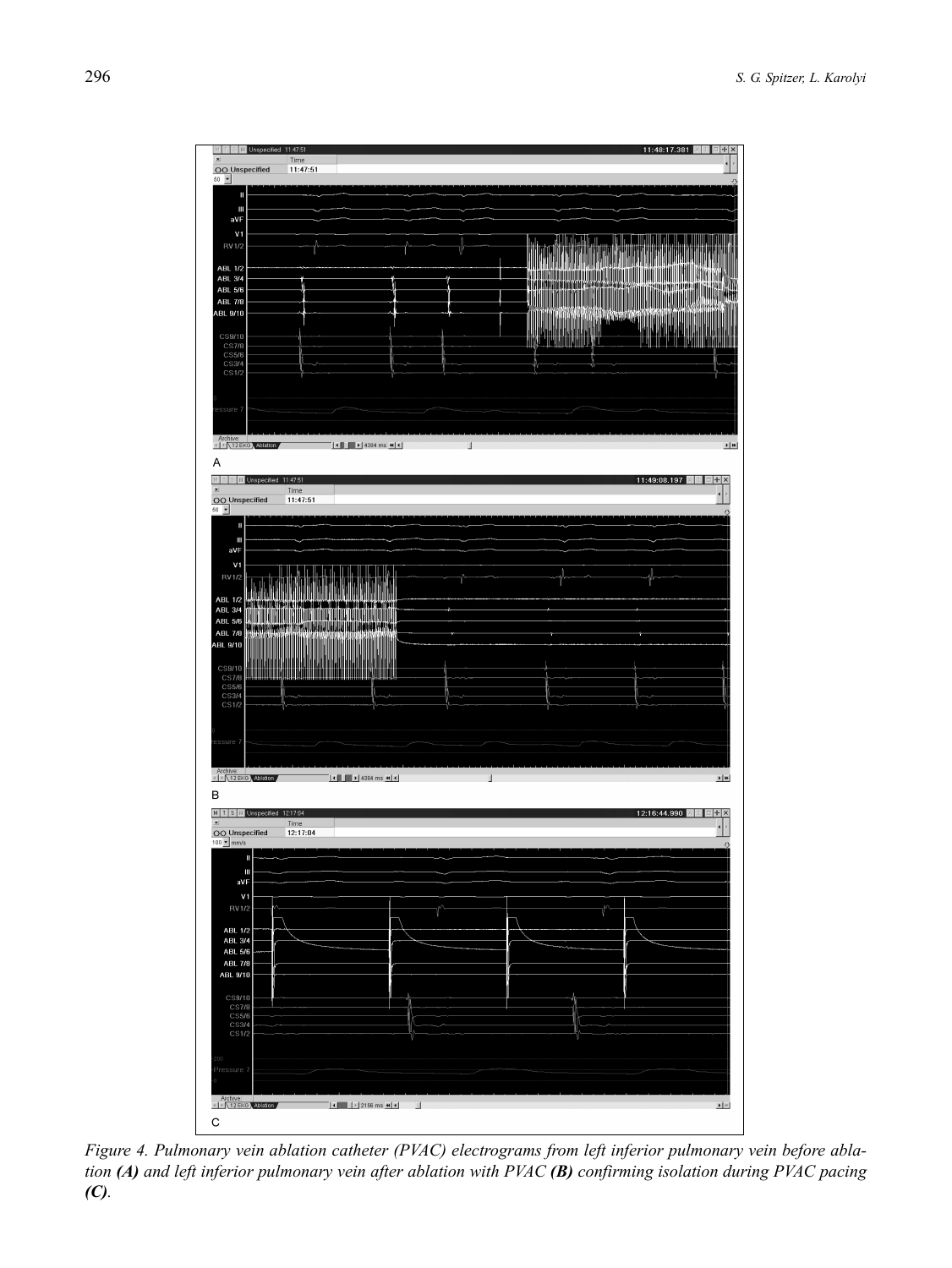| Procedural time  | Total time (min)<br>Fluoroscopy time (min) | $85 \pm 19 (53 - 145)$<br>$20 \pm 7 (8 - 54)$ |
|------------------|--------------------------------------------|-----------------------------------------------|
| Complications    | Procedural<br>Postprocedural               | 0/67<br>1/67(1%)                              |
| Follow-up        | Overall (month);<br>median                 | $5(0-10)$                                     |
| AF/AT recurrence | Holter/ECG                                 | 7/52(13%)                                     |

 $AF =$  atrial fibrillation;  $AT =$  atrial tachycardia

In left common PV antra, the mean number of applications was about double that of a separate antrum (12  $\pm$ 4, range 6–20). The mean number of applications per patient was  $19 \pm 5$  (range 10–33).

The PVAC itself was advanced as a mapping catheter to confirm the absence of ostial potentials or to perform an additional application if necessary. In 67 patients, all 255 targeted veins (100%) were completely isolated using the PVAC without the need for either a conventional catheter or three-dimensional mapping equipment. Total procedural time was  $85 \pm 19$  minutes (range 53–145 minutes); fluoroscopy time was  $20 \pm 7$ minutes (range 8–54 minutes; Table 3). In 9 patients, an additional right atrial isthmus ablation was performed. After ablation the PVAC catheter was visually inspected, and no char or thrombus was observed in any case. No procedure related complications were observed; 1 patient had an aneurysm of the femoral artery. All patients left the hospital in sinus rhythm the day after the procedure. Subsequent follow-up revealed no procedure related adverse events. Post procedural CT/MRI did not show evidence of PV stenosis (up to now data is available from 26 patients).

### *Freedom from AF*

In total, the mean follow-up period lasted 5 months with a range 0-10 among 67 patients\*. Results show that about 82% of the patients are on antiarrhythmic drugs for more than 3 months, 54% for more than 6 months. It was observed that 87% (45 of 52 patients) were free from AF according to Holter monitoring 6 months after ablation. Recurrences of AF were diag-

*Table 4* 

| <b>Results</b> | <b>Fluoroscopy</b><br>Time | Procedural<br>Time | <b>Study</b>       |
|----------------|----------------------------|--------------------|--------------------|
|                | $44 \pm 24$ min            | $70 \pm 21$ min    | Hocini et al. (14) |
|                | $50 \pm 17$ min            | $156 \pm 85$ min   | Oral et al. $(6)$  |
|                | $72 \pm 17$ min            | $216 \pm 28$ min   | Cheema et al. (13) |
|                | $72 \pm 26$ min            | $256 \pm 72$ min   | Karch et al. (19)  |

nosed in 13% (7 of 52 patients), either by the use of the ECG, event recorder, or Holter monitoring.

# **Discussion**

Current consensus documents have found that PVI is necessary and therefore seen as the cornerstone in AF ablation (12). As a first result it can be pointed out that acute efficacy of PVAC equals or even exceeds the one of conventional-tip catheter for PV isolation. This corresponds with studies by Cheema et al. (13), Hocini et al. (14) and Verma et al. (15). The PVAC falls into the same category like balloon catheters delivering RF, ultrasound or cryoablation energies and therefore perfectly matches with novel antrum ablation techniques in general. According to a preclinical report there is evidence that the isolation in 83% of 18 targeted PVs was successful (16). In contrast, the use of ultrasound balloon for PV antrum ablation in 15 patients showed no indication for a successful isolation. Moreover, the right inferior PV was targeted in only one patient (Natale et al.) (17). While using the cryoablation balloon technique (Arctic Front, Montreal Quebec, Canada) van Belle et al. (18) demonstrated their approach. It was found that in 40% (24 of 57 patients) of the patients an additional single electrode catheter was necessary in order to complete isolation. High-intensity focused ultrasound balloon catheter (HIFU) was used by two studies. The results confirmed antral PV isolation in 57 of 67 patients and also in 41 out of 46 patients, focusing on 75% and 100% of PVs.

With a mean fluoroscopy time of  $20 \pm 7$  min using the PVAC catheter, procedural time lasted  $85 \pm 19$ min, in total, from femoral vein access to the complete

<sup>\*</sup>Follow-up data is available of 52 patients.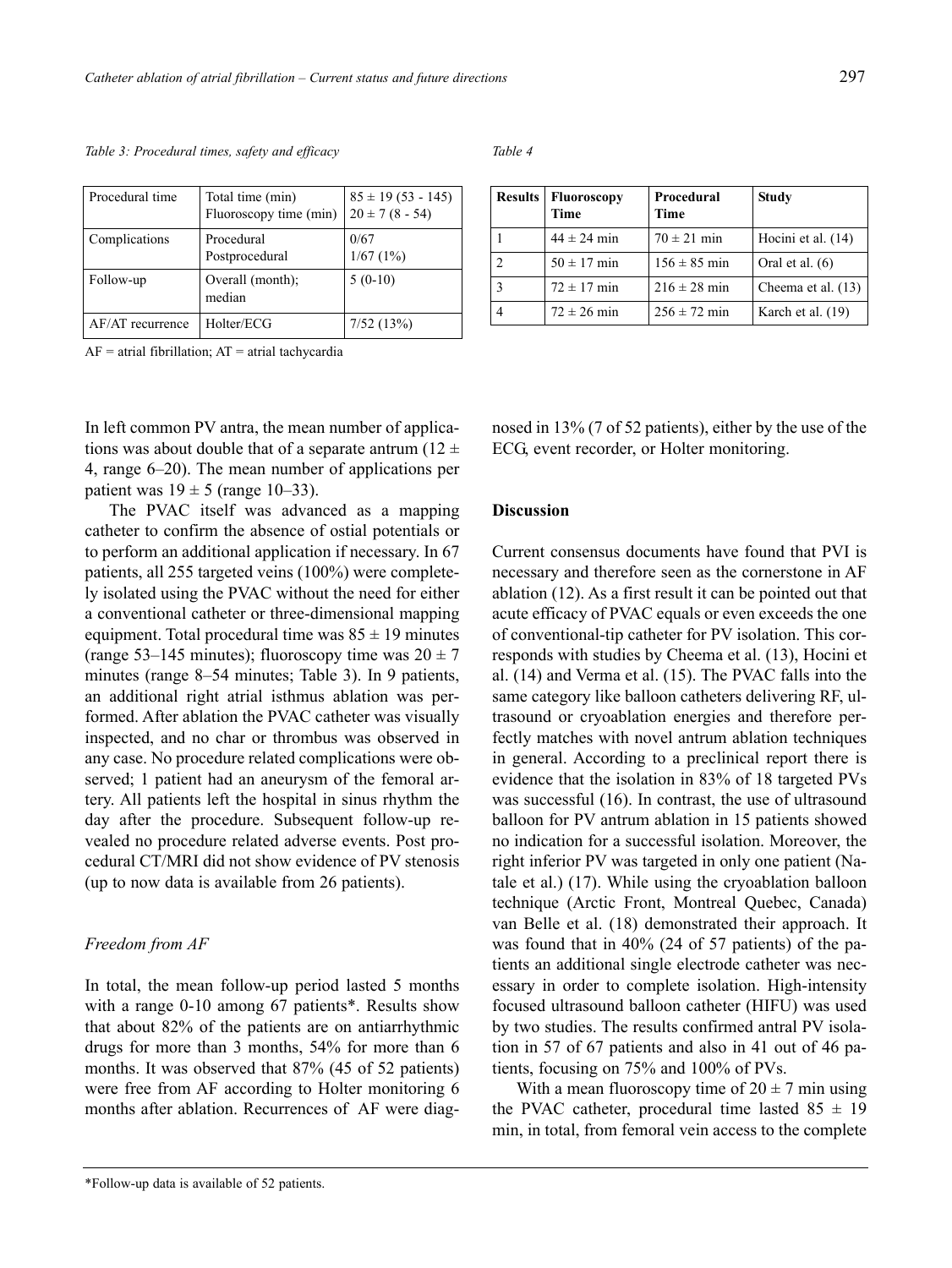withdrawal. The results shown in table 4 demonstrate the wide range of procedural and fluoroscopy times that have been recorded for complete PV isolation while using conventional single-tip catheters (19).

There was no evidence of short-term complications such as stroke problems, gastrointestinal complaints, PV stenosis, phrenic nerve damage in a series with 67 patients. The safety of conventional catheter ablation for AF has been surveyed on a worldwide basis. The report on this survey was released in 2005 and indicates major complications of 6% (20).

In summary it is feasable and safe to isolate PV by antrum ablation with a circular, multielectrode catheter (PVAC). Compared to common AF ablation techniques fluoroscopy and procedural times seem to be shorter and moreover there is no need for sophisticated mapping and steering modalities.

So far, there is no ideal definition for a successful intervention for the management of AF. The burden of AF may be cut down by antiarrhythmic and ablation therapies. Furthermore, both therapies may be able to change symptomatic episodes into asymptomatic episodes of AF (12). Despite this fact it remains questionable whether this finding is of clinical significance. Anyhow, overall results may possibly not show the truth as differences in the methods used to detect recurrence of AF were not considered but would have had an influencing impact. Many different factors have a strong impact on the efficacy of AF, for example: operator experience, volume of ablations, type of cases ablated etc. Moreover, the efficacy of AF can differ greatly within nonrandomized trial. The efficacy of a single procedure observed in paroxysmal AF varies from 38% to 78%. The average efficacy in most series was found at 60% or more. In persistent AF the efficacy showed differences from 22% to 45% with an average of 30% or less (3, 12). From an QOL perspective, asymptomatic or short episodes of symptomatic AF might be less important to the patients but in terms of preventing thromboembolic episodes it can be highly significant. Further investigation will be necessary to find out whether the abolition or notified reduction of AF will help to reduce stroke.

#### **References**

- 1. Go AS, Hylek EM, Phillips KA, Chang Y, Henault LE, Selby JV, Singer DE. Prevalence of diagnosed atrial fibrillation in adults – national implications for rhythm management and stroke prevention: the Anticoagulation and Risk Factors In Atrial Fibrillation (ATRIA) Study. JAMA 2001; 285: 2370-2375
- 2. Benjamin EJ, Wolf PA, D'Agostino RB, Silbershatz H, Kannel WB, Levy D. Impact of atrial fibrillation on the risk of death: The Framingham Heart Study. Circulation 1998; 98: 946-952
- 3. European Heart Rhythm Association; Heart Rhythm Society, Fuster V, Ryd´en LE, Cannom DS, Crijns HJ, Curtis AB, Ellenbogen KA, Halperin JL, Le Heuzey JY, Kay GN, Lowe JE, Olsson SB, Prystowsky EN, Tamargo JL,Wann S, Smith SC Jr, Jacobs AK, Adams CD, Anderson JL, Antman EM, Hunt SA, Nishimura R,Ornato JP, Page RL, Riegel B, Priori SG, Blanc JJ, Budaj A, Camm AJ, Dean V, Deckers JW, Despres C, Dickstein K, Lekakis J, McGregor K, Metra M, Morais J, Osterspey A, Zamorano JL. for the American College of Cardiology, American Heart Association Task Force on Practice Guidelines, European Society of Cardiology Committee for Practice Guidelines,Writing Committee to Revise the 2001 Guidelines for the Management of Patients With Atrial Fibrillation. ACC/AHA/ ESC 2006 guidelines for the management of patients with atrial fibrillation: Executive summary. J Am Coll Cardiol 2006; 48: 854-906
- 4. Naccarelli GV, Wolbrette DL, Khan M. Old and new antiarrhythmic drugs for converting and maintaining sinus rhythm in atrial fibrillation: Comparative efficacy and results of trials. Am J Cardiol 2003; 91 (Suppl): 15D-26D
- 5. Krittayaphong R, Raungrattanaamporn O, Bhuripanyo K, Sriratanasathavorn C, Pooranawattanakul S, Punlee K, Kangkagate C. A randomized clinical trial of the efficacy of radiofrequency catheter ablation and amiodarone in the treatment of symptomatic atrial fibrillation. J Med Assoc Thai 2003; 86 (Suppl 1): S8-S16
- 6. Oral H, Pappone C, Chugh A, Good E, Bogun F, Pelosi F Jr, Bates ER, Lehmann MH, Vicedomini G, Augello G, Agricola E, Sala S, Santinelli V, Morady F. Circumferential pulmonary-vein ablation for chronic atrial fibrillation. N Engl J Med 2006; 354: 934-941
- 7. Wazni OM, Marrouche NF, Martin DO, Verma A, Bhargava M, Saliba W, Bash D, Schweikert R, Brachmann J, Gunther J, Gutleben K, Pisano E, Potenza D, Fanelli R, Raviele A, Themistoclakis S, Rossillo A, Bonso A, Natale A. Radiofrequency ablation versus antiarrhythmic drugs as first-line treatment for symptomatic atrial fibrillation. J Am Med Assoc 2005; 293: 2634- 2640
- 8. Stabile G, Bertaglia E, Senatore G, De Simone A, Zoppo F, Donnici G, Turco P, Pascotto P, Fazzari M, Vitale DF. Catheter ablation treatment in patients with drug-refractory atrial fibrillation: A prospective, multi-centre, randomized, controlled study (Catheter Ablation For The Cure Of Atrial Fibrillation Study). Eur Heart J 2006; 27: 216-221
- 9. Jais P, Cauchemez B, Macle L, Daoud E, Waldo AL, Ruskin JN, Hocini M, O'Neill MD, Clementy J, Haissaguerre M. Atrial fibrillation ablation versus antiarrhythmic drugs: A multicenter randomized trial (Abstract). Heart Rhythm 2006; 3: 1126-1128
- 10. Pappone C, Augello G, Sala S, Gugliotta F, Vicedomini G, Gulletta S, Paglino G, Mazzone P, Sora N, Greiss I, Santagostino A,